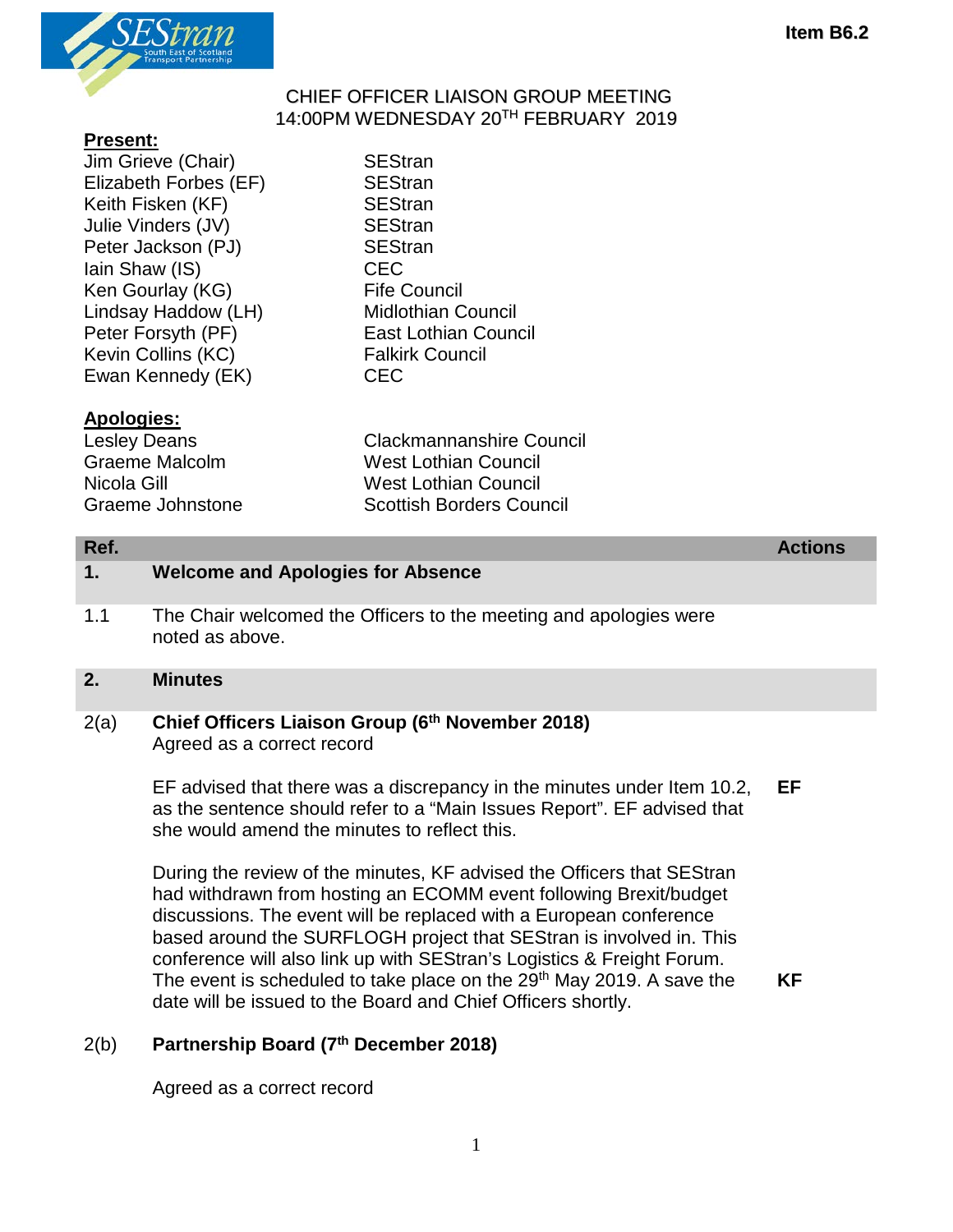### **3 Financial Reports**

### 3(a) **Financial Planning 2019-20**

IS advised that the March Board will be asked to approve the budget report for 2019/20.

The Officers were advised that the proposal remains as a flat cash requisition, with the same level of requisition from Councils as in the previous financial year.

The report also makes the assumption that Government funding will be the same as in previous years.

It was indicated that amendments have been made to the report to reflect The Lothian Pension Fund's removal of a *Contribution Stability Mechanism*. In response to this change, the Partnership will be increasing its contributions to the fund.

#### 3(b) **Finance Officer's Report**

IS advised that the current year monitoring forecast is on budget with a small potential underspend.

#### **4. Draft Business Plan 2019/20**

- 4.1 JV advised Officers that SEStran is currently working on next year's Business Plan for (2019/20).
- 4.2 JV gave a brief description of the structural changes and advised Officers that a final draft will be taken to the Performance and Audit Committee and Partnership Board in March.
- 4.3 The Chair advised the Officers that a draft would be circulated shortly. **JV**

#### **5. Internal Audit Update**

- 5.1 The Chair gave a verbal update on the findings from SEStran's recent internal audit. The key points of his update were as follows:
	- The audit focused on SEStran's GDPR compliance
	- SEStran now holds a Cyber Essentials certificate and are working towards a Cyber Essentials Plus certificate
	- 4 observations were highlighted involving process mapping and confidential email security
	- SEStran will be taking forward any recommendations
- 5.2 The Chair advised that an external audit is soon to be underway. This audit is expected to focus on SEStran's contracts.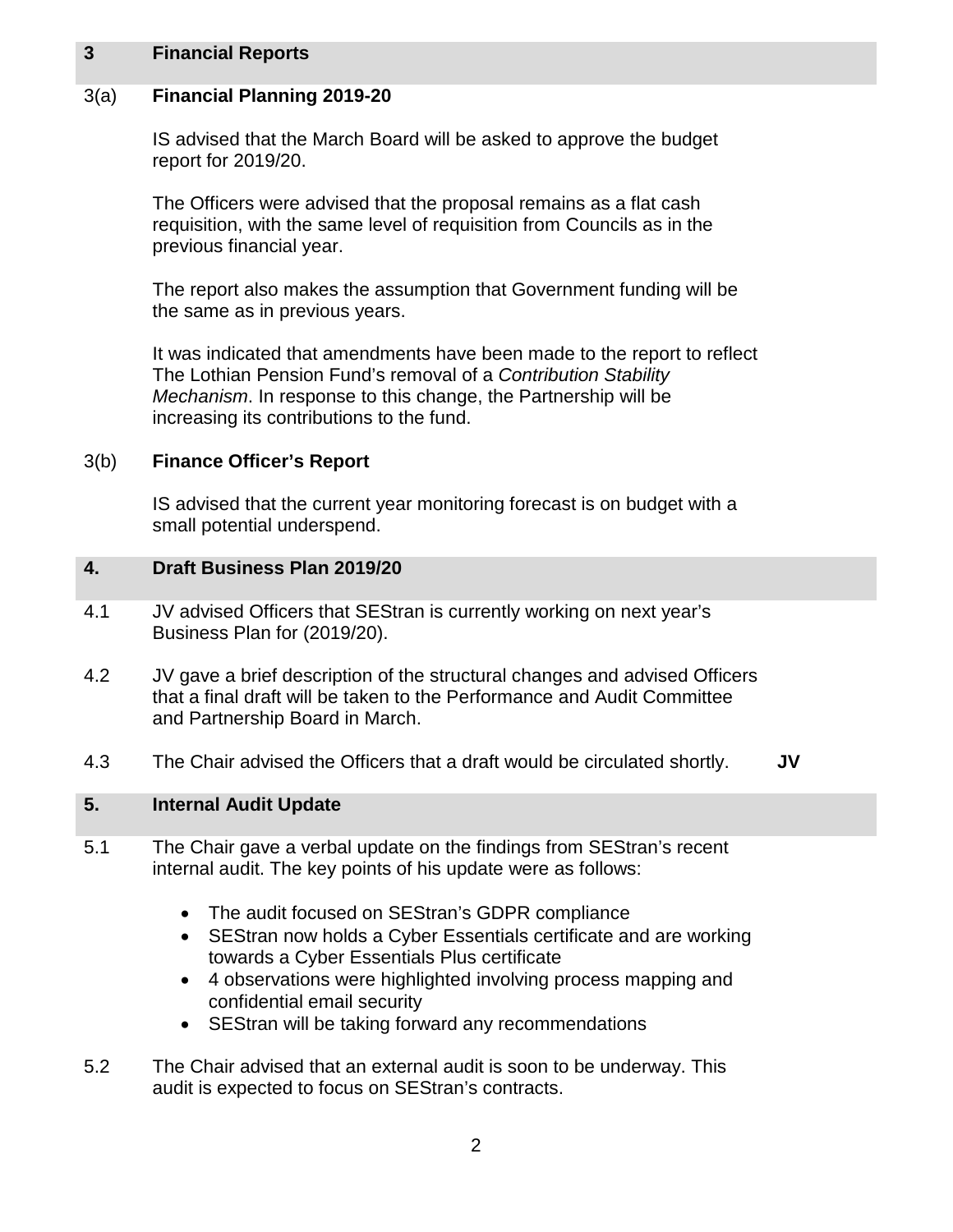### **6. Projects Update**

6.1 JV provided a breakdown of SEStran's project outputs as follows:

### **6.1.1 Real-Time Passenger Information**

In the short term, SEStran is exploring options with INEO to keep the service going until the agreement comes to an end. It is hoped that the new operating system will be in place early in the new financial year. Bustracker SEStran will be integrated with the new CMS.

**Timeframe:** financial year 2019/20

#### **6.1.2 Regional Cycle Network Grant Scheme (RCNGS)**

3 feasibility studies are being undertaken by Aecom work £90,248.93 using 100% funding from Community Links.

**Timeframe:** spring 2019

#### **6.1.3 Regional Active Travel Development Fund**

SEStran has awarded funding to Arup to carry out feasibility study for the A701 corridor.

**Timeframe:** financial year 2019/20

EK advised that CEC are involved in a Bus Stakeholders cross border bus priority working group with East Lothian, West Lothian and Midlothian Council. EK requested that Arup communicate details with the working group. PJ advised that Arup will be in contact with CEC teams to discuss future plans.

#### **6.1.4 GO e-Bike**

2 new GO e-Bike hubs will be launched early spring at Social Bite Village in Edinburgh and Tweeddale Youth Action in Innerleithen.

**Timeframe:** ongoing until summer 2019

KF also advised that procurement will soon be underway to develop a further 4 hubs across East Lothian and Midlothian.

LH indicated that she will be engaging with planners to discuss relevant planning permission for a potential hub at Jarnac Court, in Dalkeith. **LH**

## **6.1.5 Cycle Training & Development – Cycling Scotland**

As part of trialling a new model for delivering Bikeability Scotland training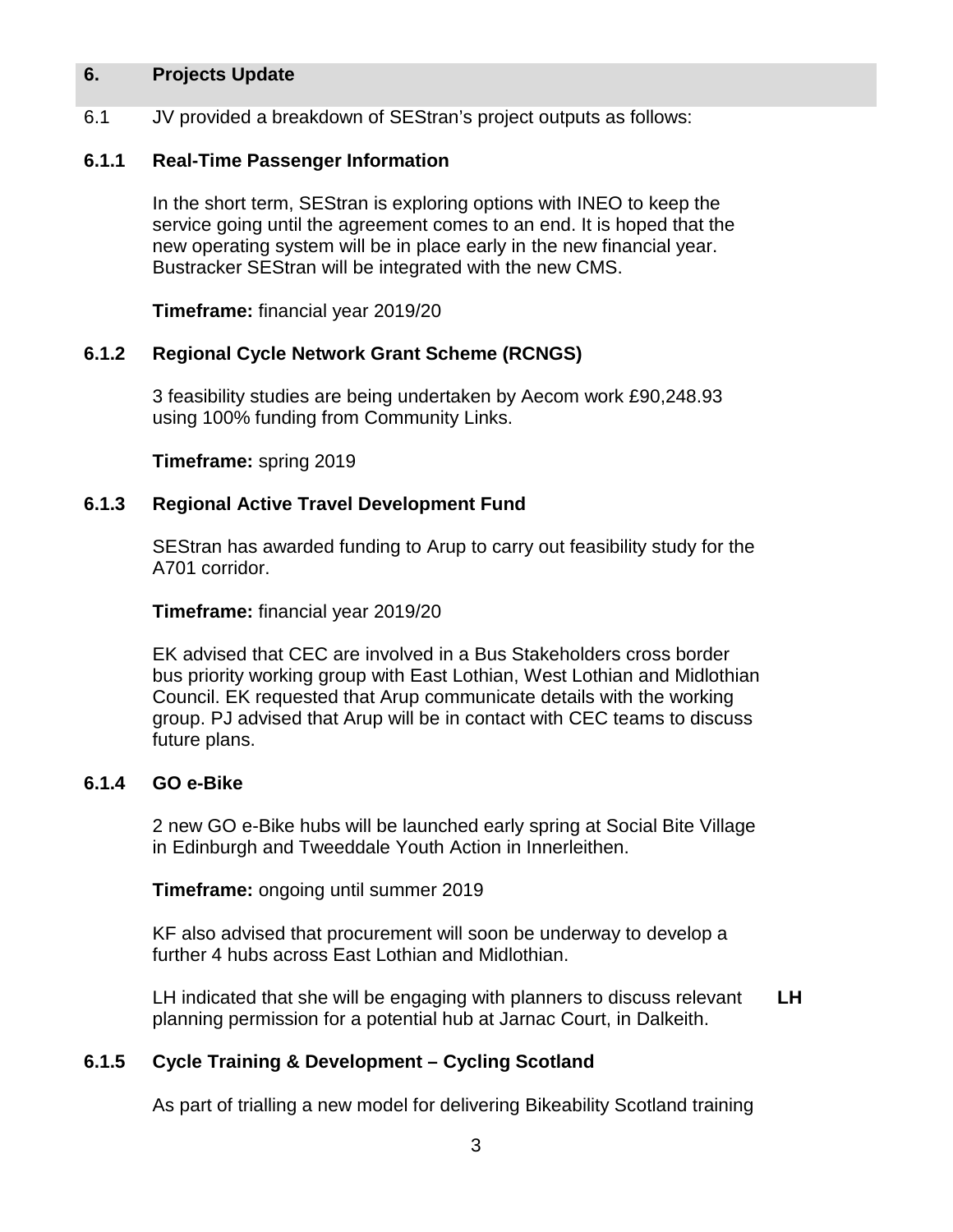in schools, several pilots are being developed within the SEStran region.

**Timeframe:** ongoing until summer 2019

## **6.1.6 Smarter Choices Smarter Places**

SEStran was awarded £13,650 as a 50% match for a project looking at travel behaviour in and around Edinburgh. SEStran is working with Trivector Traffic AB to conduct data collection through a mobile app which tracks how people travel, how far, how fast, why and by what mode.

**Timeframe:** March 2019

## **6.1.7 SHARE-North**

With the project extension being approved by the EU North Sea Region Programme Secretariat, SEStran will be working with project partners to promote Tripshare and replicate the carpool addict label. SEStran will also be looking at introducing 'Mobihubs' (mobility hubs) to the SEStran region.

**Timeframe:** ongoing until December 2021

EK indicated that he would provide JV with a CEC contact involved with a **EK** similar project for Edinburgh who might be a useful/relevant contact.

## **6.1.8 REGIO-Mob**

Sustrans provided SEStran with its first Active Travel Audit. Moving forward, SEStran will be using reports prepared by CoMoUK to report on the health benefits of the GO e-Bike project.

**Timeframe:** ongoing until March 2020

## **6.1.9 SURFLOGH**

SEStran will be working with Zedify to deliver the e-cargo bike pilot scheme. This pilot scheme will inform the development of a business case for first/last mile delivery solutions in sustainable urban freight logistics.

**Timeframe:** ongoing until December 2020

KF invited the Officers to attend a *Switched-on Scotland* event at Dynamic Earth on the 13<sup>th</sup> March.

## **6.1.10 BLING**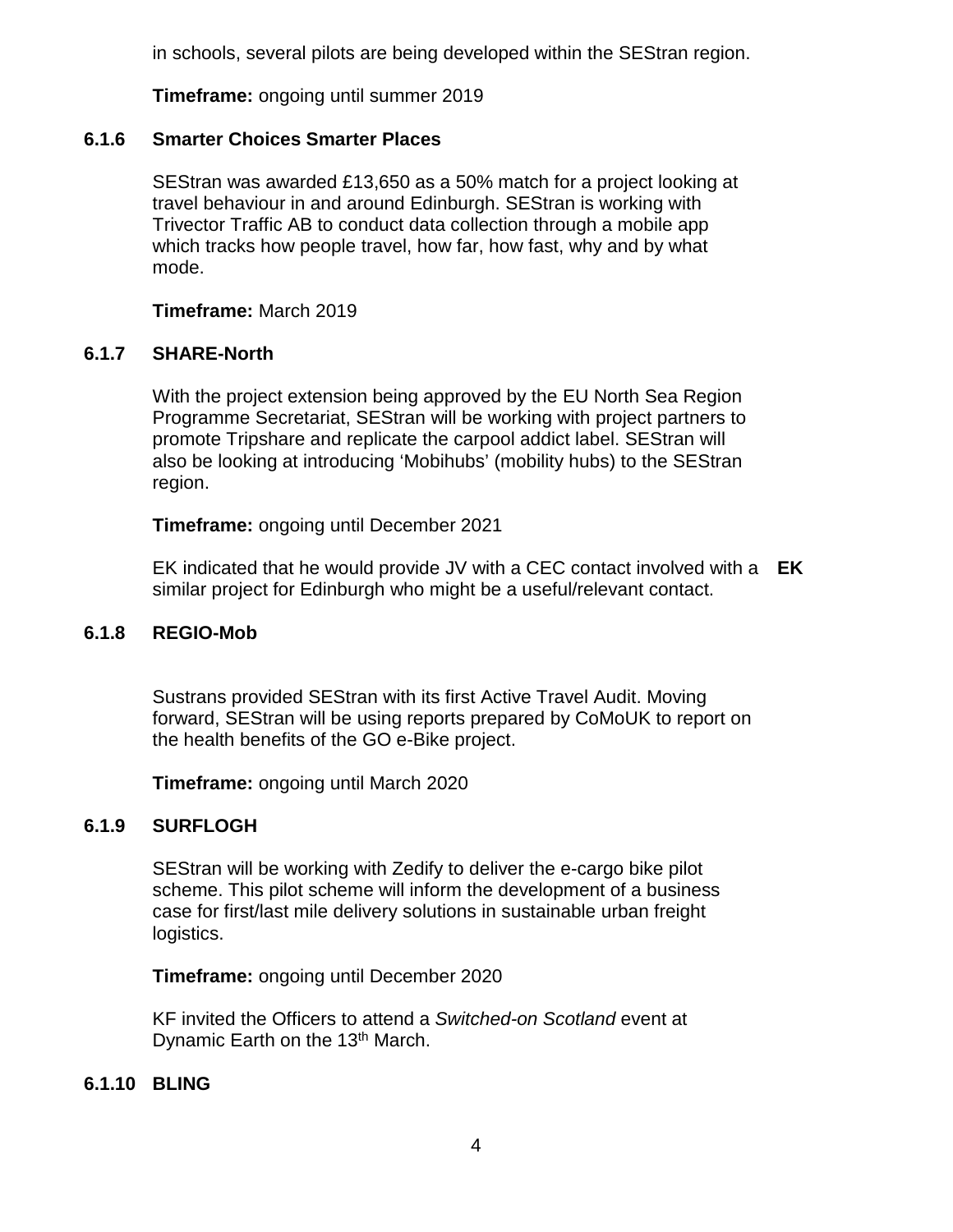SEStran will be working with various project partners, including the University of Edinburgh, to develop and implement a transport focused pilot that aims to deliver Blockchain in Government.

**Timeframe:** ongoing until December 2021

## **6.1.11 Hate Crime Charter**

SEStran is developing a Hate Crime Charter aimed at reporting and preventing hate crime incidents. After a regional trial, SEStran hopes to roll out the Charter nationally.

**Timeframe:** financial year 2019/20

# **6.1.12 Can Do & Thistle Card App**

Can Do funding will be used to develop an intermodal journey planner and Thistle Card App, aimed at those with disabilities.

**Timeframe:** financial year 2019/20

# **6.1.13 Electric Vehicle Strategy**

JV advised Officers that an Electric Vehicle Strategy meeting took place on the 11<sup>th</sup> February with several Officers in attendance.

JV indicated that the findings of this meeting suggested that a *Regional Electric Vehicle Strategy* would be a useful tool for local authorities.

JV finalised the discussion by confirming that she is in the process of drafting the document and will be circulating a final draft to local authorities for input at a later date. **JV**

# **7. Emergency and Planned Lorry Parking**

- 7.1 KF informed the Officers that SEStran are working with the Scottish Business Resilience Centre to investigate emergency and planned lorry parking measures, in line with future severe weather planning. These communications have resulted from discussions at SEStran's Logistics & Freight Forum in 2018.
- 7.2 KF advised that SEStran have previously produced both a *Freight Action Plan* and *Freight Parking Map* but are hoping to develop a R*egional Emergency Parking Strategy* to reflect appropriate measures in extreme weather circumstances.
- 7.3 KF finalised discussions by suggesting that it might be useful to collate information from the regional authorities to establish what facilities might be available to support relevant measures. KF advised that he would be in contact with the Officers by email to request relevant data to assist in **KF**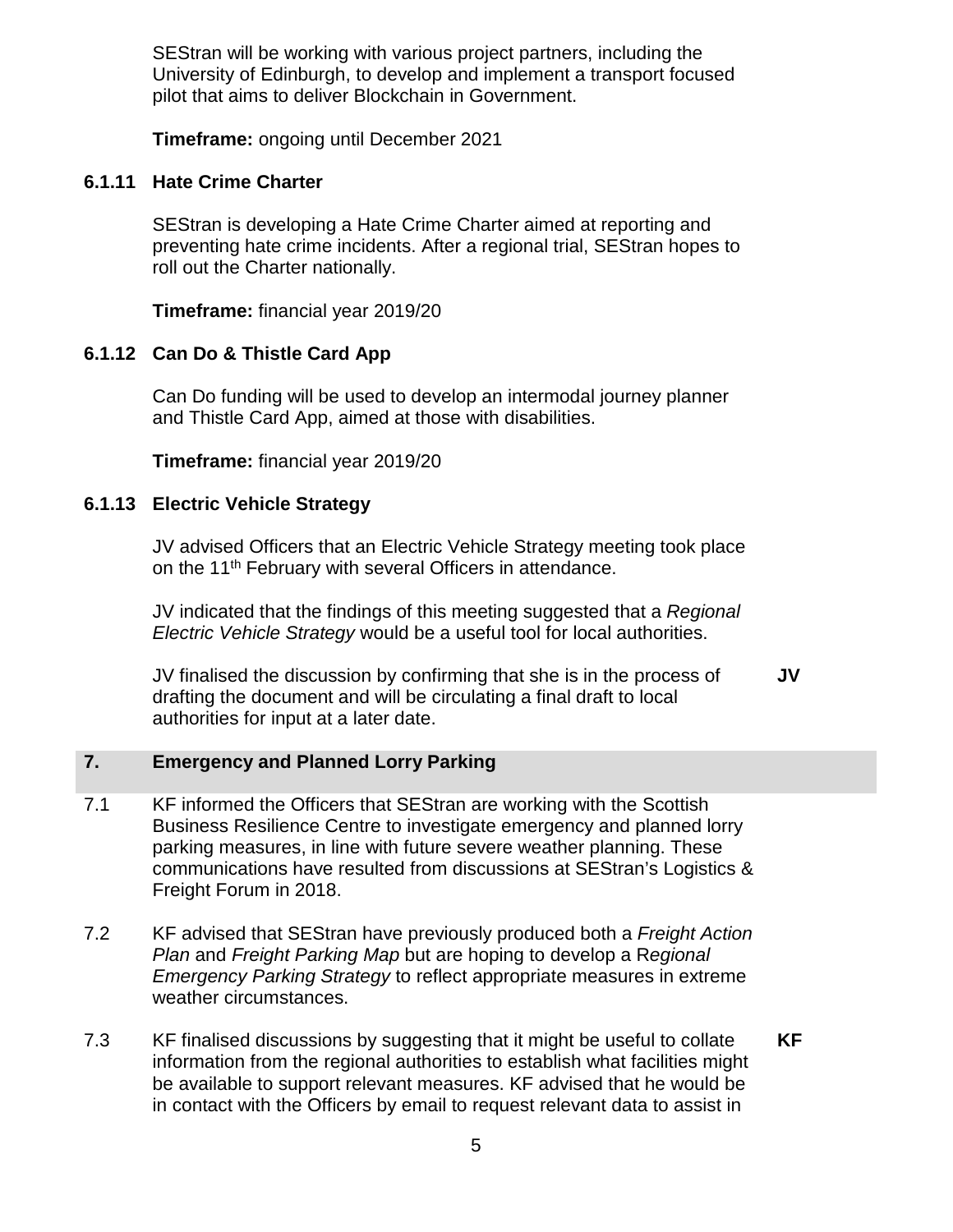the formulating of an *Emergency Parking Strategy*.

# **8. Cycle Scheme Issues**

- 8.1 PJ presented the report which acknowledged the ongoing challenges local authorities are facing to find match funding for walking/cycling projects, with an emerging risk of limited resources to add new routes to existing maintenance schedules.
- 8.2 PJ advised that he attended an *Active Travel Working Group* hosted by SCOTS in January 2019, with Sustrans and Transport Scotland in attendance.

The meeting produced the following outcomes:

- Transport Scotland is seeking to rationalise funding streams, having identified 21 available streams.
- Transport Scotland acknowledged that there have been delays in refreshing Cycling by Design, with no date on publication.
- Sustrans agreed to produce a design quide to update the previous guidance from 2014.
- From April 2019 onwards, three Sustrans funds will be combined (Community Links, Community Links Plus and Safer Routes to School) which will increase competition, for funding.
- 8.3 The Officers then engaged in a discussion regarding the challenges raised in PJ's report.

## **9. Regional Working Groups**

9.1 The Chair discussed the letter received by Alison Irvine at Transport Scotland regarding regional working groups. The Chair indicated that the letter suggested that Regional Transport Working Groups are formed, based on the current City Deal configurations.

> The Chair indicated that he had responded to Alison to advise that SEStran would be happy to comply with her suggestions, but also suggested that the focus of the regional transport working groups be relevant to STPR and must be aligned to the *Regional Transport Strategies* of all 7 Regional Transport Partnerships.

- 9.2 The Chair also highlighted that the NTS2 is accepting that a regional view of transport makes good sense, especially including economic development/planning. He also advised that these working groups may merge with Regional Economic Partnerships, although, he is unsure how or when this will occur.
- 9.3 The Chair also highlighted that the existing geographical configurations need to be considered for review by the working group.